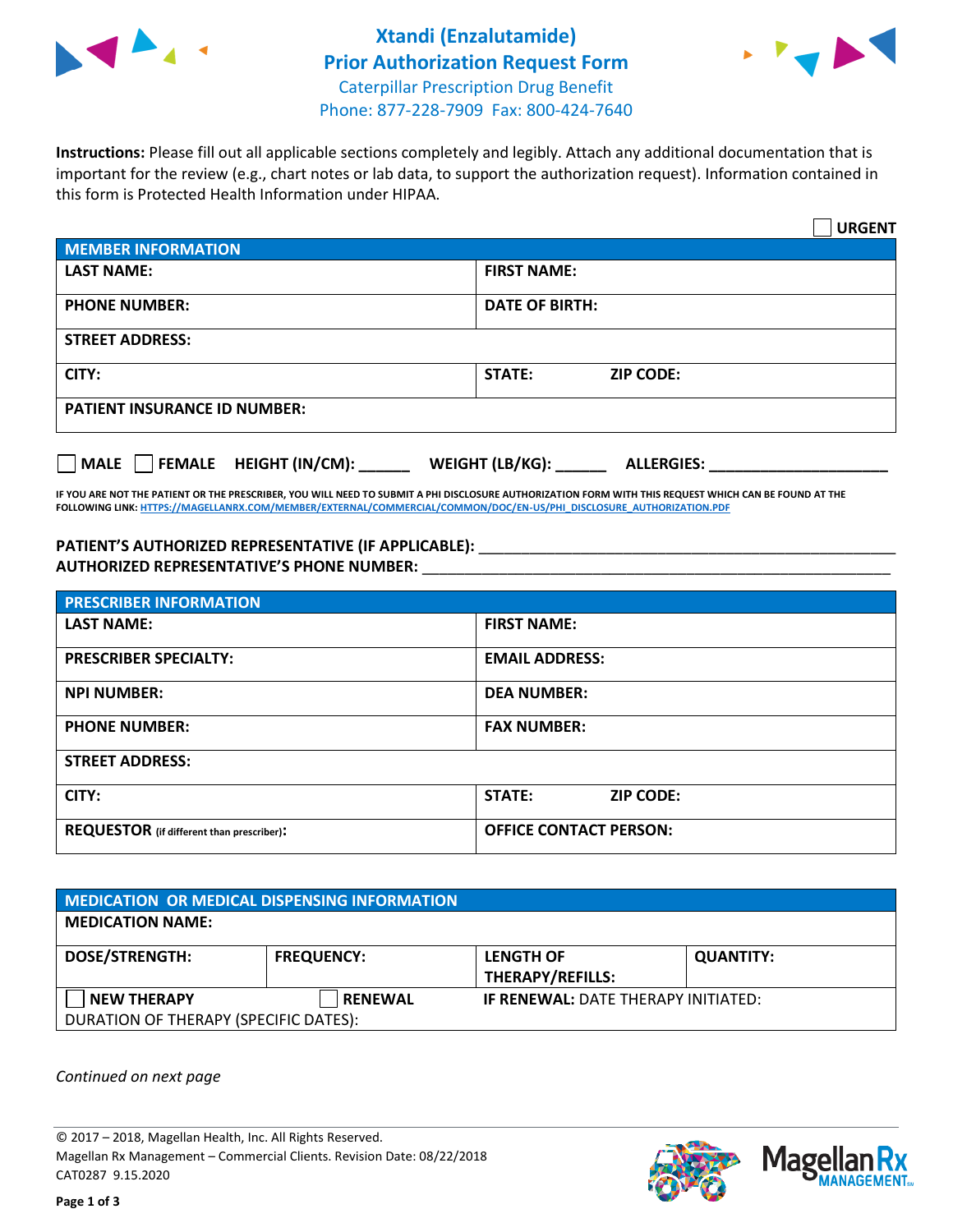



| <b>MEMBER'S LAST NAME:</b> NAME                                                                                                                                                                                                                                                                                                                                                                                                                                                                                                                                                                                                                                                                                                                                                                                       | <b>MEMBER'S FIRST NAME:</b>                                                                     |                                                       |  |  |
|-----------------------------------------------------------------------------------------------------------------------------------------------------------------------------------------------------------------------------------------------------------------------------------------------------------------------------------------------------------------------------------------------------------------------------------------------------------------------------------------------------------------------------------------------------------------------------------------------------------------------------------------------------------------------------------------------------------------------------------------------------------------------------------------------------------------------|-------------------------------------------------------------------------------------------------|-------------------------------------------------------|--|--|
|                                                                                                                                                                                                                                                                                                                                                                                                                                                                                                                                                                                                                                                                                                                                                                                                                       | 1. HAS THE PATIENT TRIED ANY OTHER MEDICATIONS FOR THIS CONDITION?                              | YES (if yes, complete below)  <br><b>NO</b>           |  |  |
| <b>MEDICATION/THERAPY (SPECIFY</b><br>DRUG NAME AND DOSAGE):                                                                                                                                                                                                                                                                                                                                                                                                                                                                                                                                                                                                                                                                                                                                                          | <b>DURATION OF THERAPY (SPECIFY</b><br>DATES):                                                  | <b>RESPONSE/REASON FOR</b><br><b>FAILURE/ALLERGY:</b> |  |  |
| <b>2. LIST DIAGNOSES:</b>                                                                                                                                                                                                                                                                                                                                                                                                                                                                                                                                                                                                                                                                                                                                                                                             |                                                                                                 | <b>ICD-10:</b>                                        |  |  |
| □ Metastatic castration-resistant prostate cancer<br>□ Non-Metastatic castration-resistant prostate cancer<br>□ Metastatic castration- sensitive prostrate cancer<br>□ Other Diagnosis ________________ICD-10 Code(s): ____________                                                                                                                                                                                                                                                                                                                                                                                                                                                                                                                                                                                   |                                                                                                 |                                                       |  |  |
| PRIOR AUTHORIZATION.                                                                                                                                                                                                                                                                                                                                                                                                                                                                                                                                                                                                                                                                                                                                                                                                  | 3. REQUIRED CLINICAL INFORMATION: PLEASE PROVIDE ALL RELEVANT CLINICAL INFORMATION TO SUPPORT A |                                                       |  |  |
| For Non-Metastatic castration-resistant prostate cancer:                                                                                                                                                                                                                                                                                                                                                                                                                                                                                                                                                                                                                                                                                                                                                              |                                                                                                 |                                                       |  |  |
| Does the prostate cancer have neuroendocrine differentiation, signet cell features, or small-cell features?<br>$\Box$ Yes $\Box$ No<br>Has the patient been receiving androgen-deprivation therapy (such as flutamide, enzalutamide, bicalutamide,<br>nilutamide) or a gonadotropin releasing hormone (such as Lupron Depot, Zolodex, Elidex, or Trelstar LA) ?<br>$\Box$ Yes $\Box$ No<br>Please submit documentation of therapy(s) and dates of service.<br>Has the patient undergone bilateral orchiectomy? $\Box$ Yes $\Box$ No<br>Will patient continue on androgen-deprivation therapy while taking Xtandi? $\Box$ Yes $\Box$ No<br>Does the patient have castration-associated testosterone levels equaling no greater than 1.73nmol/L (0.50ng/L)?<br>$\Box$ Yes $\Box$ No<br>Please submit lab documentation. |                                                                                                 |                                                       |  |  |
| Does the patient have at least ONE prostate-specific antigen(PSA) value equaling 2ng/ml or greater? $\Box$ Yes $\Box$ No                                                                                                                                                                                                                                                                                                                                                                                                                                                                                                                                                                                                                                                                                              |                                                                                                 |                                                       |  |  |
| Has the patient had at least THREE rising prostate-specific antigen (PSA) values in the past 10 months, obtained at<br>an interval of at least one week apart during androgen deprivation? $\Box$ Yes $\Box$ No<br>Please submit lab documentation.                                                                                                                                                                                                                                                                                                                                                                                                                                                                                                                                                                   |                                                                                                 |                                                       |  |  |
| Is the patient's PSA doubling time of 10 months or less? $\Box$ Yes $\Box$ No<br>Please submit copies of all PSA levels obtained in the past 10months, required for review.                                                                                                                                                                                                                                                                                                                                                                                                                                                                                                                                                                                                                                           |                                                                                                 |                                                       |  |  |
| Has the patient received prior treatment with any of the following: aminoglutethimide, ketoconazole, abiraterone                                                                                                                                                                                                                                                                                                                                                                                                                                                                                                                                                                                                                                                                                                      |                                                                                                 |                                                       |  |  |